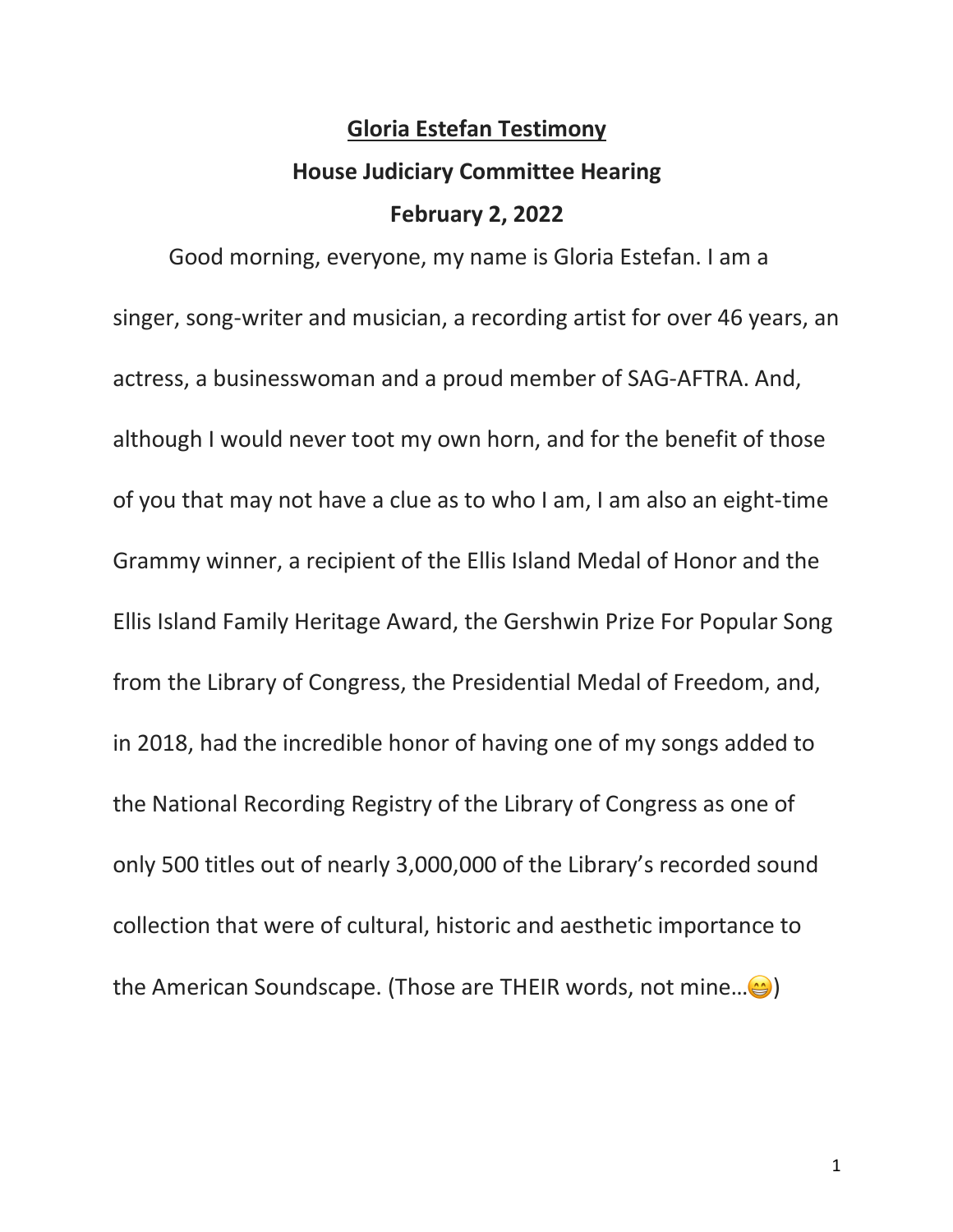Thank you to Chairman Nadler, Ranking Member Jordan and all the members of the Judiciary Committee for allowing me to speak here today.

Committee members, I want you to think of a song that's deeply meaningful to you…it doesn't have to be one of mine although I secretly hope it is.

Maybe it was the song that played during your first kiss. Or the favorite tune of a late relative. Or lyrics that helped you get through a difficult time in your life. Or was playing that time that someone dragged you onto the dance floor to do the Conga at some wedding…

Music speaks to the soul. It evokes emotion. It inspires. It brings us solace in challenging times and, as the late, great, Dick Clark so wisely said, "It is the soundtrack to our lives."

Music has value.

That's why I am here today to encourage you to vote in favor of the American Music Fairness Act.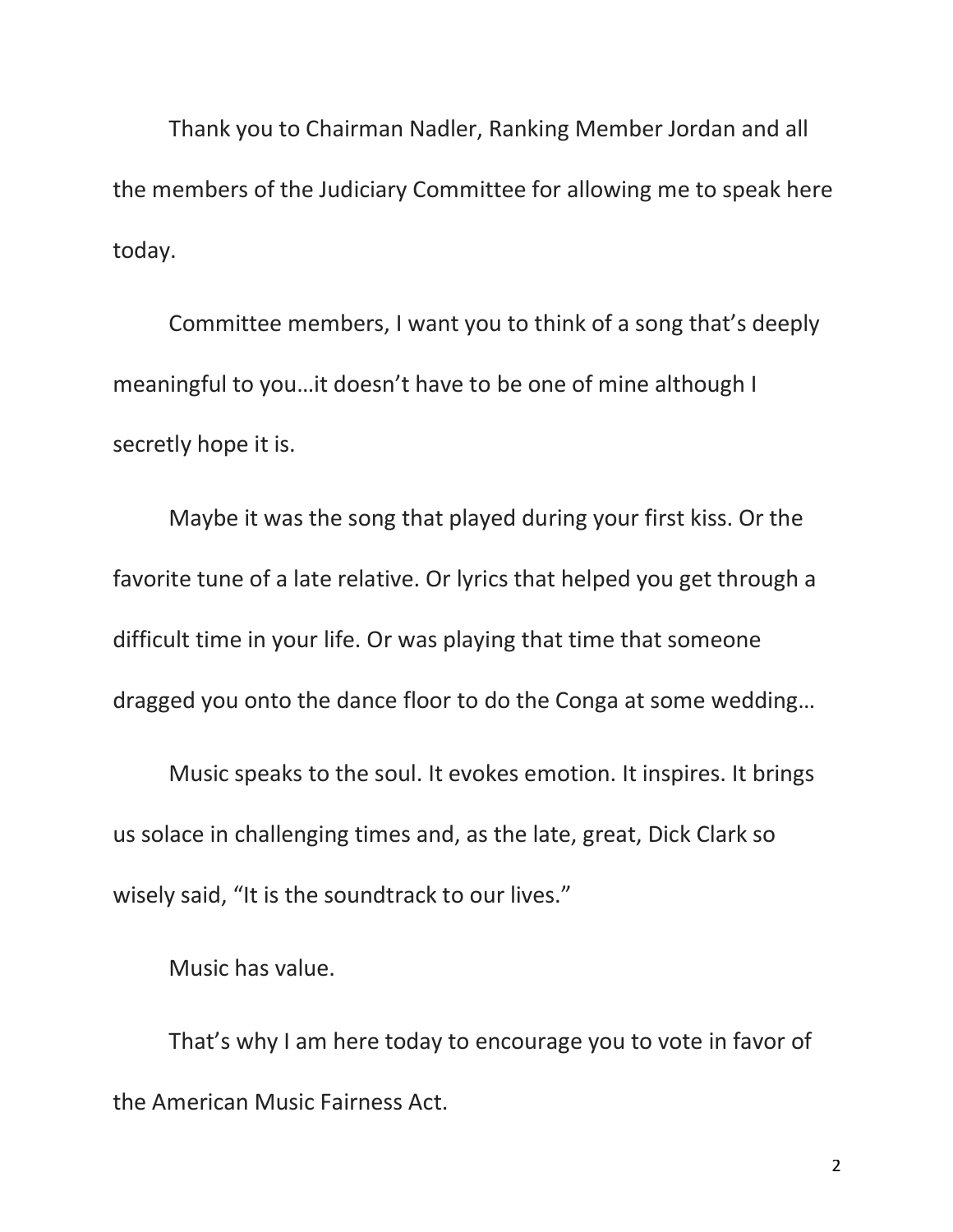Each of the songs that are precious and meaningful to you was a labor of love for the songwriters, the artists, the musicians and producers that brought it to life. They poured their own hearts and souls into its creation.

But when their music is played on the radio, artists don't get paid, only the songwriters do. The radio stations benefit from the advertising dollars. But the artists that breathed life into a song, the featured artists, the singers, producers and studio musicians, are left out.

This can be particularly problematic for older artists whose songs are not in the Top 40 but still get airplay. I would venture to guess that many of the songs that mean the most to you are ones from these music legends and I, in fact, raised my children listening to the local Oldies Station as I drove them to and from school. (At that time, the 50's, 60's and 70's were considered oldies.) My son and daughter loved, not only hearing the beautiful and catchy songs, but were also able to

3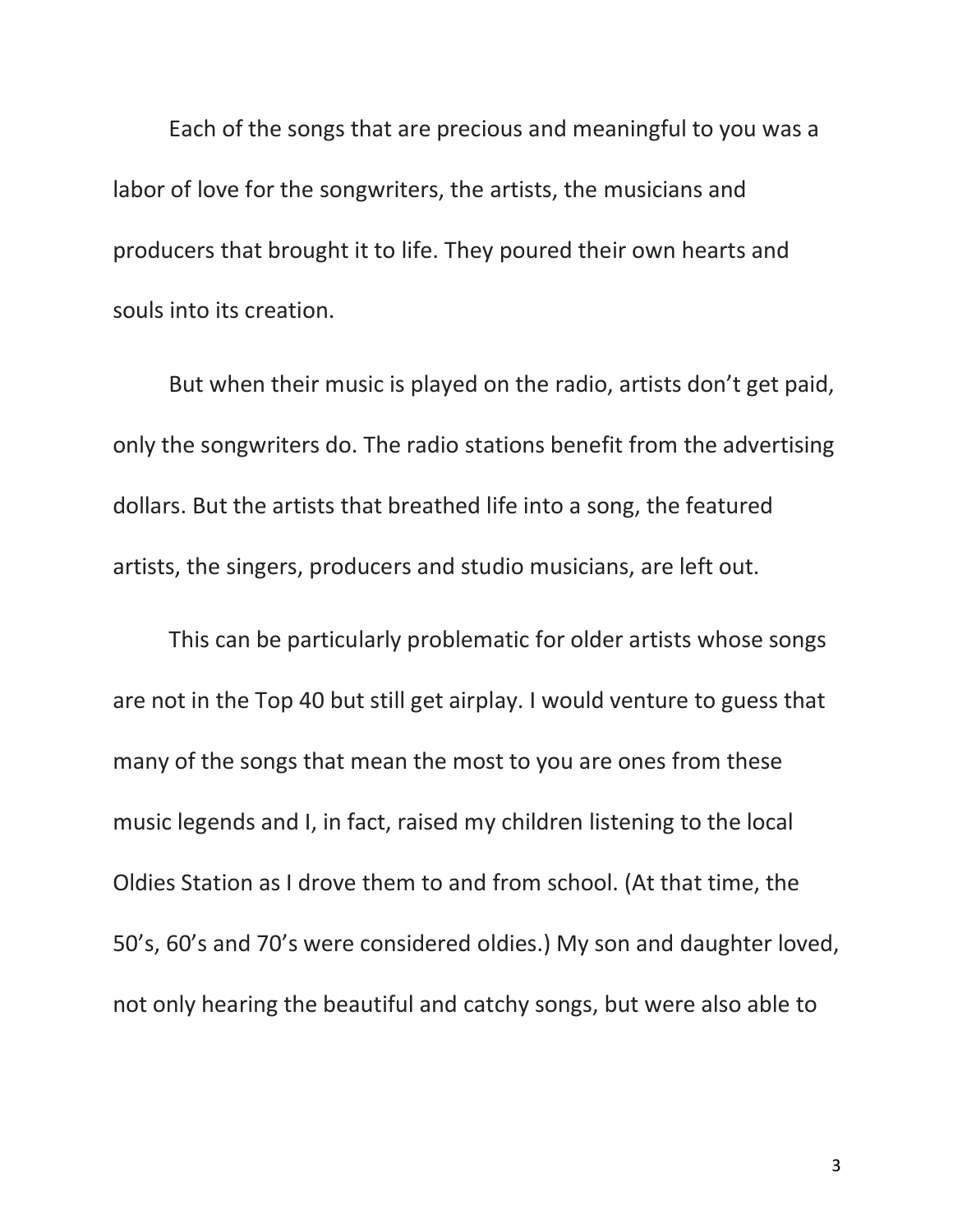learn a deep appreciation for the varied styles of music that American artists have been creating through the years.

While I am the one testifying before you today, I represent the hundreds of thousands of Americans who endeavor to make a living making music. Each of us has passion, talent, and drive. I was blessed to be able to make a full living doing what I love. You know these artists: They are your family, friends, and neighbors. They sacrifice so much to pursue their passion for music, often taking on multiple jobs to pay the bills. The American Music Fairness Act is for them.

For so many American music creators, life has become dire since the start of the pandemic. As a result of COVID, they have had to drastically cut back on live performances — or cut them out altogether — eliminating an important and often SOLE source of revenue. These hard-working middle-class Americans cannot pay the rent with the "exposure" offered to them by broadcast companies.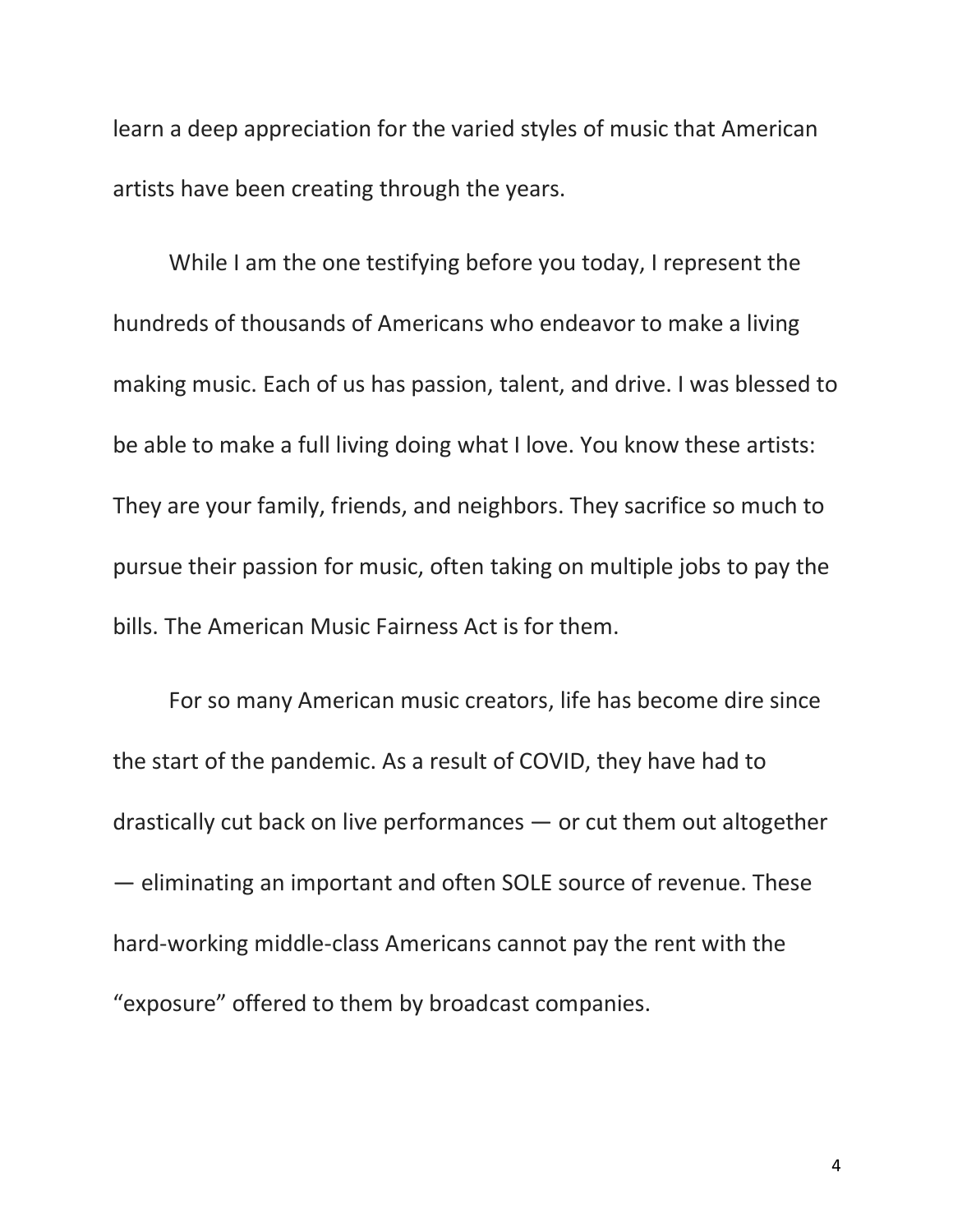It simply doesn't make sense that artists are not being paid when their music is played on ONE specific platform: AM/FM radio. Why hasn't this been rectified sooner? Traditional AM/FM radio is the only platform that does not compensate performers for the sound recordings they use to fuel often billion-dollar businesses. This corporate radio loophole makes broadcast radio the only industry in America that can use another's intellectual property without permission or compensation. Every industrialized country except the United States provides a performance right. Moreover, when Americanmade music is played overseas, other countries collect royalties for American artists and producers but never pay those royalties because we don't reciprocate. This inequity costs the American economy and artists more than 200 million dollars each year.

I want to take a moment to point out that, although we are asking radio stations to pay their fair share, I am a very big fan of radio and its place in music. As a child, it was the only place that I could listen

5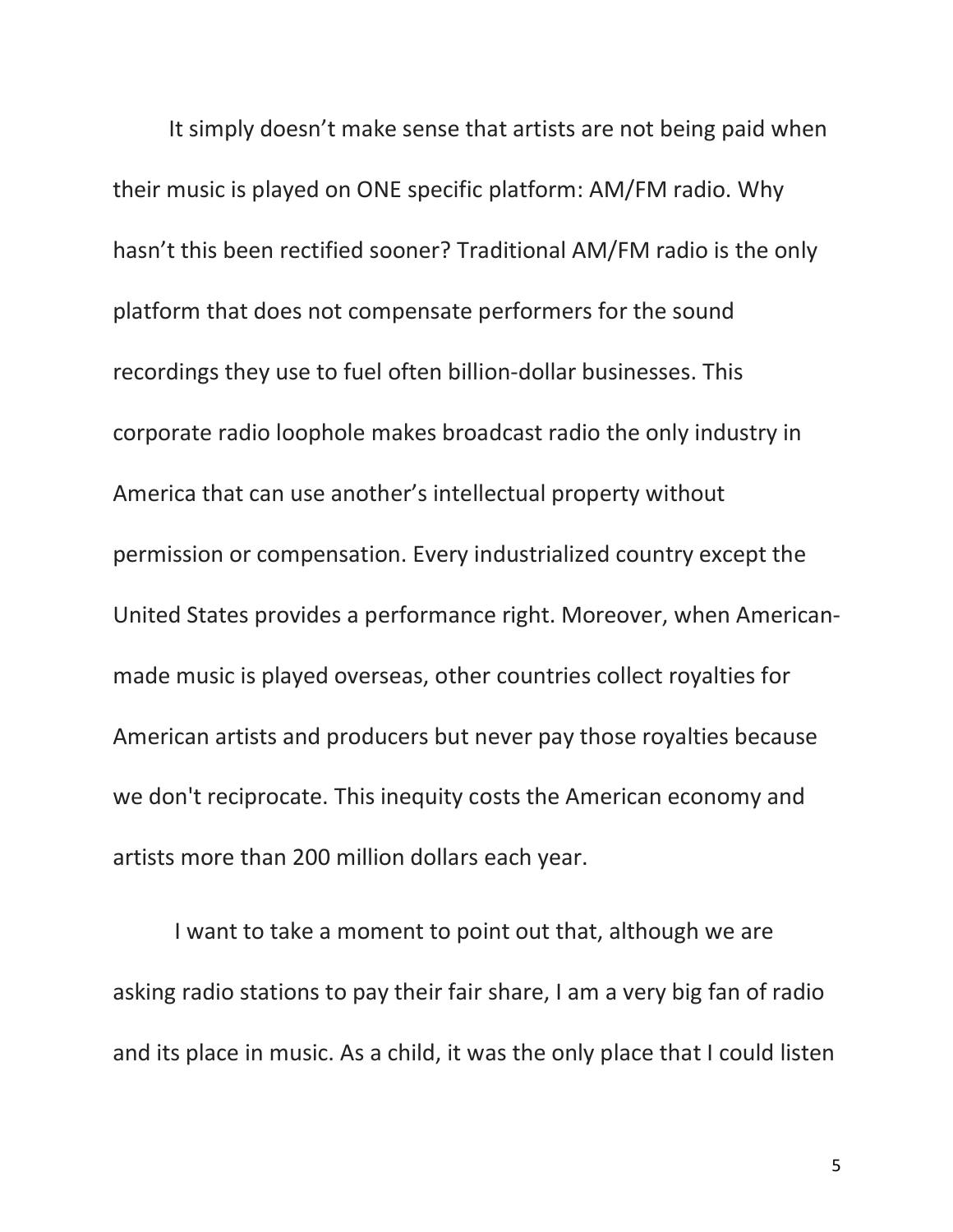to the music that got me through some of the toughest moments in my life and served as my inspiration and catharsis. Artists respect broadcast companies; all we are asking is for them to respect us back.

I am gratified that this bill includes protections for small, local broadcast stations that are important institutions in our communities. What the American Music Fairness Act \*will\* do is to ensure that all competing music platforms are treated equally.

Thank you again for having me here today. Your dedication to *all*  artists is so deeply appreciated. I hope that you will continue your efforts, along with many champions across the Capitol, like long-time supporters Senators Leahy and Blackburn, to move this bill toward ultimate success in Washington.

We're all counting on you to help make this right. I hope you will choose to represent the hardworking men and women who contribute to our culture and bring art, joy and light to our world rather than those who simply profit from it. Life isn't fair  $-$  we can't change that  $-$  but

6